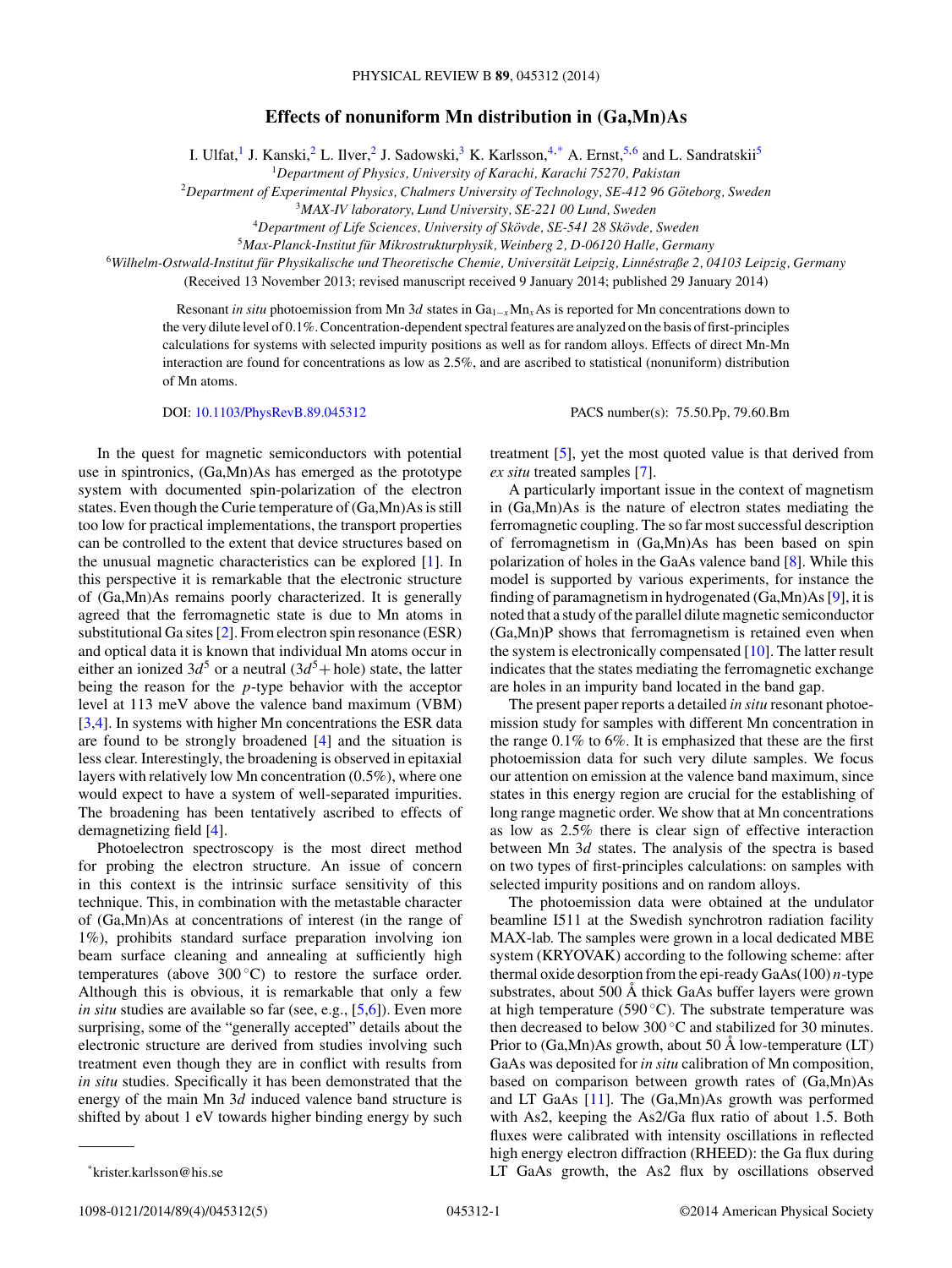for Ga-rich GaAs(100) surface of a test sample exposed to As2 [\[12\]](#page-3-0). During LT growth the substrate temperature was monitored with an IR pyrometer. The temperature was optimized with respect to the Mn content, i.e., decreased from about 270 $\degree$ C to 200 $\degree$ C for Mn content increasing from 0.1% to 6%. All (Ga,Mn)As layers studied here were 500  $\AA$ thick. Pronounced RHEED oscillations were usually observed during the whole growth, ensuring the precision of thickness and Mn content. The RHEED oscillations were also used for defining a secondary Mn concentration scale based on the Mn 2*p*3*/*<sup>2</sup> absorption spectra, which was used in cases where clear oscillations were not observed. The XAS was recorded in total electron yield mode, which means that the probing depth was in the range of 5 nm [\[13\]](#page-3-0). A linear relationship was established between the XAS amplitudes and the nominal concentrations over a wide range of concentrations. After growth the samples were transferred to the photoemission station in a portable UHV chamber without being exposed to atmosphere. It is important to stress that the samples were not subject to any postgrowth treatment. The surface cleanliness was checked by survey spectra recorded at 1000 eV photon energy. All samples were free from surface contamination.

Valence band photoemission from dilute systems like (Ga,Mn)As is normally dominated by the host material states (GaAs in the present case). This was clearly a problem in an earlier study [\[6\]](#page-3-0), where shifts of the main Mn-induced feature were caused by overlap with a nonconstant background emission from GaAs. However, emission from impurity states can be enhanced selectively under resonant conditions, i.e., when the photoemission process involves an intermediate core hole excitation. In the present system a strong enhancement is expected just above the Mn 2*p* excitation threshold due to a large 2*p*-3*d* excitation matrix element in combination with a localized  $2p^53d^{n+1}$  intermediate state. This is indeed verified in the intensity contour plot in Fig. 1. The complete



FIG. 1. (Color online) Valence band photoemission intensity contour plot above the Mn 2*p*3*/*<sup>2</sup> excitation. Note the absence of any structures along the diagonal that would indicate incoherent Auger emission.

lack of structures along the diagonal in this graph (i.e., structures reflecting Auger decay) shows that the enhancement is predominantly caused by resonant photoemission and not incoherent Auger transitions (i.e., processes in which the excitation-deexcitation steps are decoupled). Incoherent processes become prominent when the intermediate excited state is short lived on the time scale of the photohole lifetime. As demonstrated earlier [\[5,](#page-3-0)[14\]](#page-4-0), segregation of MnAs clusters in (Ga,Mn)As leads to delocalization of Mn 3*d* states and appearance of Auger electron emission. The present results contrast those reported in Ref. [\[15\]](#page-4-0), where about 50% of the spectral intensity was concluded to be due to incoherent Auger transitions. This observation together with the deeper position of the main 3*d* peak, indicates that the sample in Ref. [\[15\]](#page-4-0) contained segregated clusters, likely due to postgrowth treatment.

The resonant valence band emission (reflecting the Mn 3*d* states) was obtained from the difference between spectra recorded with photon energies on- and off-resonance, as indicated in Fig. [2.](#page-2-0) The main advantage of this procedure, as compared with that in Ref.  $[15]$ , is that it avoids artifacts not related to the resonant process, e.g., different surface states on different samples. For the samples with very low impurity concentrations, the spectra recorded on- and off-resonance are of course very similar, and the extraction of difference spectra is a quite delicate procedure. In this case it is extremely important that the spectra are properly normalized and well aligned with respect to binding energy. We achieved this by extending the recorded spectra to cover the Ga 3*d* peak, and used this peak for normalizing as well as aligning spectra obtained at different photon energies. The alignment was done with a precision of 1 meV, and the procedure was verified by the absence of any systematic structures in the Ga 3*d* difference spectra. For the most dilute cases it turned out that thermal effects due to varying monochromator heating had to be considered. To minimize such effects, the recording time for each spectrum was reduced to about 1 minute. Reasonable statistics were achieved by addition of a number (typically 50–100) of such difference spectra after proper alignment.

In Fig. [2](#page-2-0) we show a set of valence band difference curves obtained for samples with different Mn concentrations. Our high-concentration data resemble to some extent those presented in Ref. [\[15\]](#page-4-0), but as will be pointed out below, there are also significant differences. The analysis shows that the main Mn 3*d* induced valence band structure  $(P_1)$  is observed around 3.0–3.3 eV below the VBM. With increasing Mn concentration this peak broadens and shifts by 0.2–0.3 eV towards higher binding energy. Another Mn induced structure  $(P_2)$  is observed close to VBM. At low concentrations it is peak-shaped, but for high concentrations it broadens and becomes shoulder-like. It deserves mentioning that in our earlier study of concentration-related effects [\[6\]](#page-3-0), the details near VBM were not detected because the results were extracted from differences between data from (Ga,Mn)As and GaAs, just as in Ref. [\[15\]](#page-4-0). The present focus on this particular spectral region is motivated by its importance for magnetic ordering.

To elucidate the experimental findings we performed an extensive first-principles study using a self-consistent Green's function Korringa-Kohn-Rostoker (KKR) method implemented within the multiple scattering theory [\[16\]](#page-4-0). The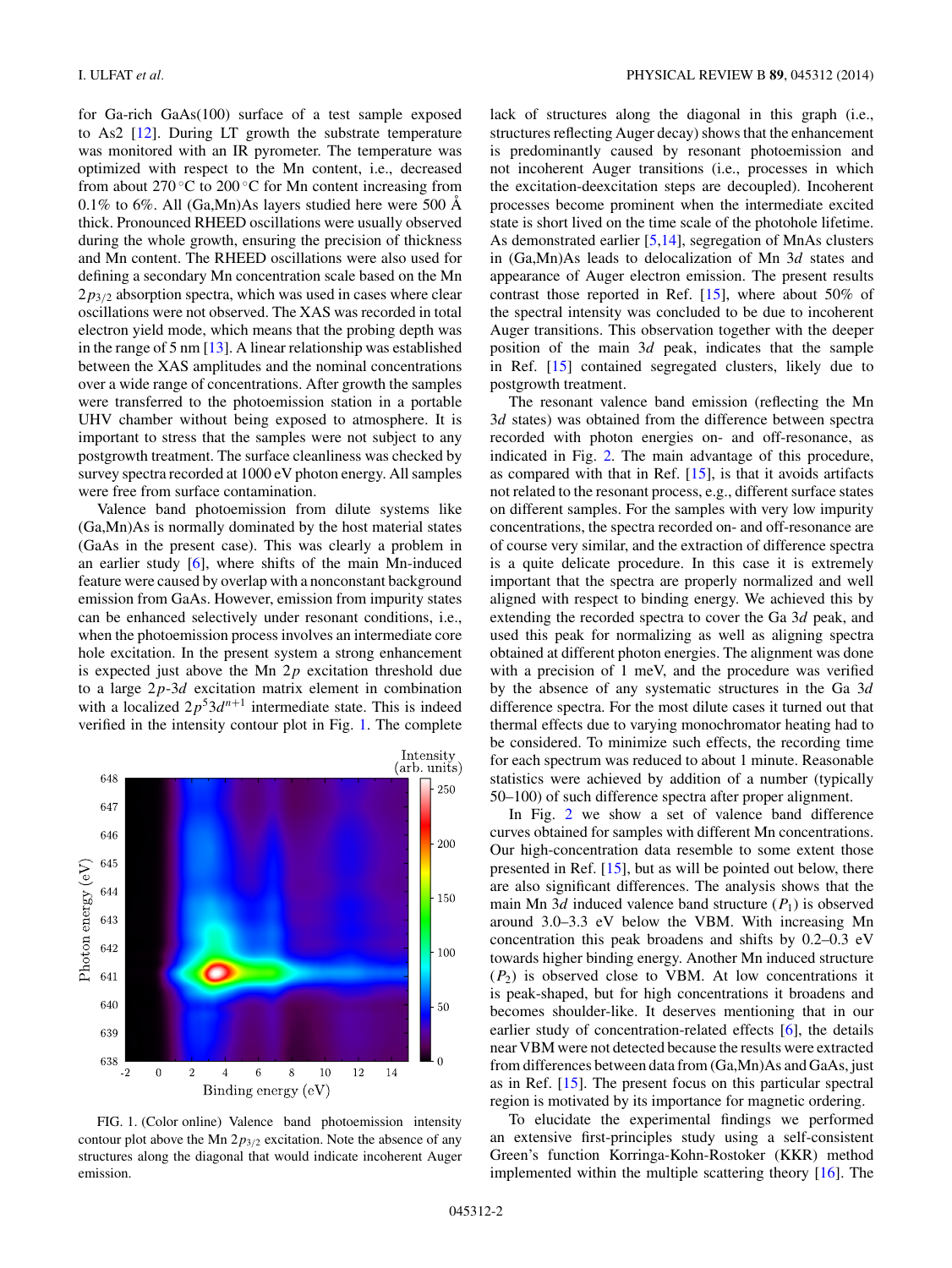<span id="page-2-0"></span>

FIG. 2. (Color online) (a) XAS spectra from samples with 0.3% and 6% Mn (solid and dashed curves, respectively), "A" marking the on- and "B" the off-resonance energy. (b) Difference curves between spectra obtained on- and off-resonance. The intensities are normalized at the high binding energy region, and aligned in energy with respect to the valence band maxima. For each curve the Fermi level position is indicated with a vertical dashed line. The inset shows the linear relation between nominal Mn concentrations, derived from RHEED oscillations and source temperature settings, and the Mn 2*p*3*/*<sup>2</sup> XAS absorption amplitudes.

calculations were performed within the density functional theory in the local spin density approximation (LSDA). Two types of calculations were performed. First, we considered individual Mn impurities in GaAs by placing them at different positions inside a large fragment of the semiconductor [\[17\]](#page-4-0). Second, the coherent potential approximation (CPA) was used to consider random alloys with different Mn concentrations [\[18\]](#page-4-0). According to our CPA calculations (not displayed) the main Mn 3*d* peak observed in the experiment around 3.0–3.3 eV can be clearly identified with Mn atoms in substitutional Ga sites. In the calculations this peak is found at 2.9 eV below the Fermi level. This result is in a very good agreement with other first-principles calculations performed within the local density approximation. As already mentioned,



FIG. 3. (Color online) The density of states of Mn impurities in GaAs calculated for various Mn-Mn distances: (a) single impurity; (b)–(e) two impurities separated by 9.79 Å, 6.92 Å, 5.65 Å, and  $3.99$  Å, respectively.

the position of the main Mn 3*d* peak is an issue of controversy, and it is worth stressing that the consistency between the present experimental and theoretical results is in conflict with earlier data locating the peak around 4.5 eV below VBM [\[15,19\]](#page-4-0).

In order to address the concentration dependence we begin with calculations of the density of states of an isolated Mn impurity at a Ga site. We obtain a narrow peak above the Fermi level [Fig.  $3(a)$ ]. These empty states reflect the acceptor nature of the MnGa impurity. The integral of the DOS above the Fermi level shows that, as expected, there is exactly one hole per Mn atom.

The CPA calculation for the  $0.1\%$  concentration of  $Mn_{Ga}$ impurities gives the result very similar to those for an isolated impurity. Since in the low concentration limit the CPA calculation should reproduce the results for the isolated impurity,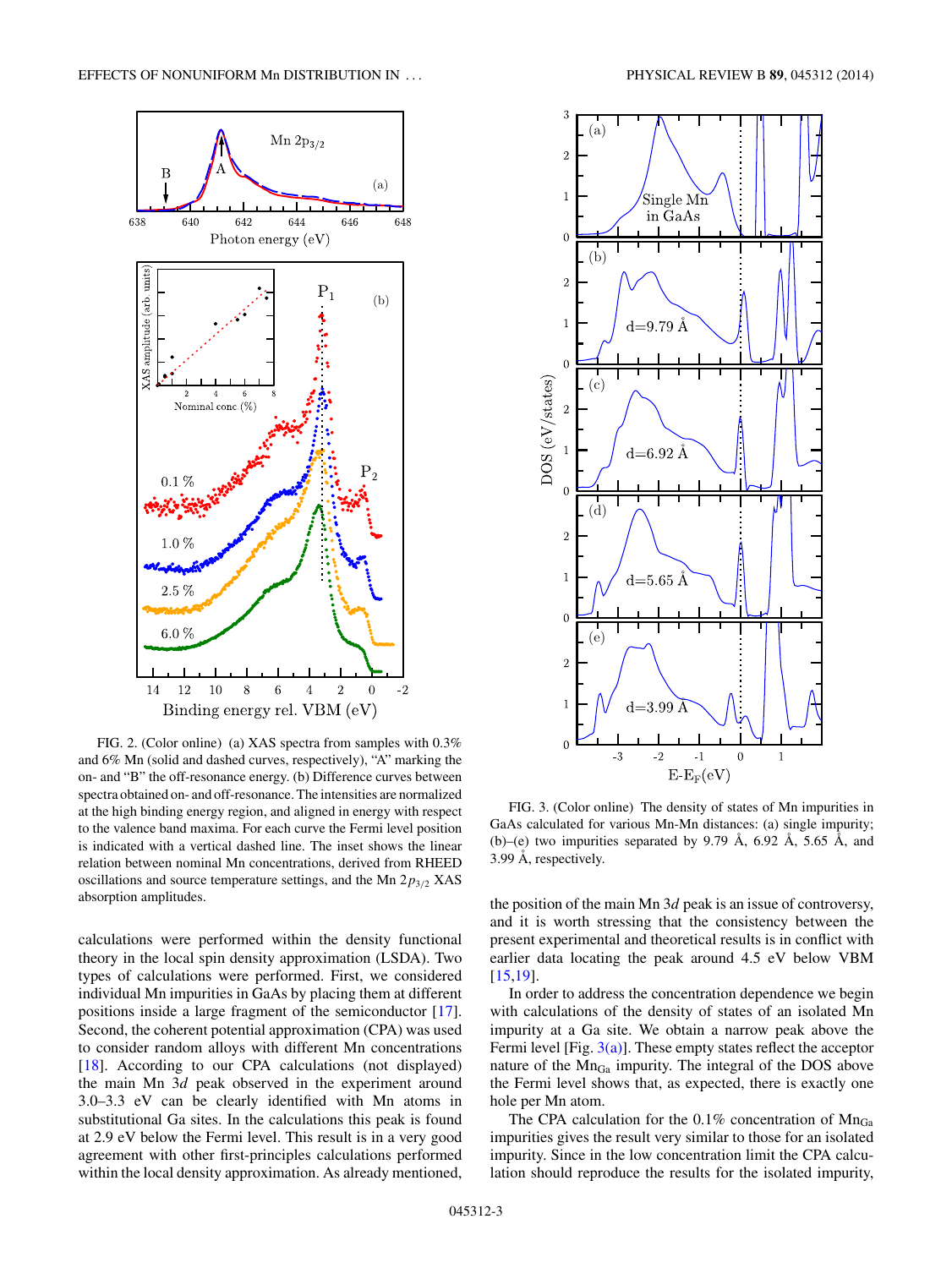<span id="page-3-0"></span>

FIG. 4. (Color online) The distribution of distances to nearestneighbor Mn atoms for concentrations corresponding to  $Ga_{0.99}Mn_{0.01}As$  (top) and  $Ga_{0.97}Mn_{0.03}As$  (bottom).

the agreement of two different approaches demonstrates the stability of the numerical procedures.

If we place another  $Mn_{Ga}$  impurity at a distance of 5.65 Å or more from the first one, the narrow peak is shifted close to the VBM and becomes partly occupied, although the shape of the Mn DOS remains almost unchanged. The two Mn atoms do not noticeably influence each other. Merely in the case of the second nearest neighbors (at the distance of  $3.99 \text{ Å}$ ) the peak becomes dispersive, indicating a strong hybridization between Mn 3*d* states.

According to our experimental findings (Fig. [2\)](#page-2-0) the peak close to the VBM is broadened for a concentration of 2.5%. For even higher concentrations it broadens further into a shoulderlike shape. In the case of uniformly distributed Mn impurities in Ga<sub>0.975</sub>Mn<sub>0.025</sub>As, the distance between Mn atomic positions is around  $12 \text{ Å}$ . At such distances the Mn-Mn hybridization is insignificant and will not broaden the peak close the VBM (see Fig. [3\)](#page-2-0). Indeed, recent calculations employing a combination of density functional theory in the local density approximation and dynamical mean field theory [\[20\]](#page-4-0) show a well-defined peak with Mn 3*d* character near VBM with a Mn concentration of 3.7%. Thus, in the light of the calculational results, the experimentally observed broadenings show that Mn atoms do indeed occupy electronically interacting sites at concentrations as low as 2.5%. To verify this, we have performed Monte Carlo simulations with 10 000 Mn atoms randomly distributed in an fcc matrix at different concentrations. The results of our simulations for 1% and 3% are shown in Fig. 4. The most important and striking result is the high proportion of nearest neighbors at high Mn concentrations. In the case of the 3% alloy, 30% of Mn atoms have another Mn in an adjacent site at 3.99 Å. This is in agreement with the general combinatoricsbased expression for the probability *p* of finding two Mn atoms in second nearest neighbor sites in an fcc lattice,  $p = 1 (1 - x)^{12}$ , which gives  $p = 0.30$  for concentration  $x = 0.03$ . At very low concentration (0.1%, not shown here) the distribution is peaked approximately halfway to the nominal mean distance of 36 Å.

The finding that the variation of the spectral features has very strong dependence on the impurity concentration is relevant for the discussion of the ferromagnetism of (Ga,Mn)As. Indeed, in the mediating of the interatomic exchange interaction the states close to the VBM play the most important role. The broadening of spectral features in this energy region already for low Mn concentrations represents a new piece of information that may be crucial for improved understanding of the magnetic properties of (Ga,Mn)As.

In conclusion, the observed broadening of the Mn 3*d* states in Ga<sub>1-*x*</sub>Mn<sub>*x*</sub>As for  $x > 1\%$  can be explained by a highly nonuniform local distribution of Mn impurities in GaAs and the strong *d*-*d* hybridization between nearest Mn atoms. Our combined experimental-theoretical approach allows us to detect and interpret the features in the Mn 3*d* related DOS that appear most clear in the singular impurity limit and broaden very quickly with increasing Mn concentration.

I.U. acknowledges a research grant 2012-13 from the Dean of Science, University of Karachi. K.K. thanks Olle Gunnarsson for fruitful discussions.

- [1] [T. Dietl, H. Ohno, and F. Matsukura,](http://dx.doi.org/10.1109/TED.2007.894622) IEEE Trans. Electron Devices **[54](http://dx.doi.org/10.1109/TED.2007.894622)**, [945](http://dx.doi.org/10.1109/TED.2007.894622) [\(2007\)](http://dx.doi.org/10.1109/TED.2007.894622).
- [2] N. Samarth, [Nat. Mater.](http://dx.doi.org/10.1038/nmat3317) **[11](http://dx.doi.org/10.1038/nmat3317)**, [360](http://dx.doi.org/10.1038/nmat3317) [\(2012\)](http://dx.doi.org/10.1038/nmat3317).
- [3] J. Schneider, U. Kaufmann, W. Wilkening, M. Baeumler, and F. Köhl, *[Phys. Rev. Lett.](http://dx.doi.org/10.1103/PhysRevLett.59.240)* **[59](http://dx.doi.org/10.1103/PhysRevLett.59.240)**, [240](http://dx.doi.org/10.1103/PhysRevLett.59.240) [\(1987\)](http://dx.doi.org/10.1103/PhysRevLett.59.240).
- [4] A. Twardowski, [Mat. Sci. Eng. B](http://dx.doi.org/10.1016/S0921-5107(99)00058-6) **[63](http://dx.doi.org/10.1016/S0921-5107(99)00058-6)**, [96](http://dx.doi.org/10.1016/S0921-5107(99)00058-6) [\(1999\)](http://dx.doi.org/10.1016/S0921-5107(99)00058-6).
- [5] M. Adell, L. Ilver, J. Kanski, J. Sadowski, R. Mathieu, and V. Stanciu, [Phys. Rev. B](http://dx.doi.org/10.1103/PhysRevB.70.125204) **[70](http://dx.doi.org/10.1103/PhysRevB.70.125204)**, [125204](http://dx.doi.org/10.1103/PhysRevB.70.125204) [\(2004\)](http://dx.doi.org/10.1103/PhysRevB.70.125204).
- [6] H. Åsklund, L. Ilver, J. Kanski, J. Sadowski, and R. Mathieu, [Phys. Rev. B](http://dx.doi.org/10.1103/PhysRevB.66.115319) **[66](http://dx.doi.org/10.1103/PhysRevB.66.115319)**, [115319](http://dx.doi.org/10.1103/PhysRevB.66.115319) [\(2002\)](http://dx.doi.org/10.1103/PhysRevB.66.115319).
- [7] O. Rader, S. Valencia, W. Gudat, K. W. Edmonds, R. P. Campion, [B. L. Gallagher, C. T. Foxon, K. V. Emtsev, and T. Seyller,](http://dx.doi.org/10.1002/pssb.200945209) Phys. Status Solidi B **[246](http://dx.doi.org/10.1002/pssb.200945209)**, [1435](http://dx.doi.org/10.1002/pssb.200945209) [\(2009\)](http://dx.doi.org/10.1002/pssb.200945209).
- [8] T. Dietl, H. Ohno, F. Matsukura, J. Cibert, and D. Ferrand, [Science](http://dx.doi.org/10.1126/science.287.5455.1019) **[287](http://dx.doi.org/10.1126/science.287.5455.1019)**, [1019](http://dx.doi.org/10.1126/science.287.5455.1019) [\(2000\)](http://dx.doi.org/10.1126/science.287.5455.1019).
- [9] S. T. B. Goennenwein, T. A. Wassner, H. Huebl, M. S. Brandt, J. B. Philipp, M. Opel, R. Gross, A. Koeder, W. Schoch, and A. Waag, [Phys. Rev. Lett.](http://dx.doi.org/10.1103/PhysRevLett.92.227202) **[92](http://dx.doi.org/10.1103/PhysRevLett.92.227202)**, [227202](http://dx.doi.org/10.1103/PhysRevLett.92.227202) [\(2004\)](http://dx.doi.org/10.1103/PhysRevLett.92.227202).
- [10] M. A. Scarpulla, B. L. Cardozo, R. Farshchi, W. M. Hlaing Oo, M. D. McCluskey, K. M. Yu, and O. D. Dubon, [Phys. Rev. Lett.](http://dx.doi.org/10.1103/PhysRevLett.95.207204) **[95](http://dx.doi.org/10.1103/PhysRevLett.95.207204)**, [207204](http://dx.doi.org/10.1103/PhysRevLett.95.207204) [\(2005\)](http://dx.doi.org/10.1103/PhysRevLett.95.207204).
- [11] J. Sadowski, J. Z. Domagala, J. Bak-Misiuk, S. Kolesnik, M. Sawicki, K. Swiatek, J. Kanski, L. Ilver, and V. Ström, [J. Vac. Sci. Technol. B](http://dx.doi.org/10.1116/1.591455) **[18](http://dx.doi.org/10.1116/1.591455)**, [1697](http://dx.doi.org/10.1116/1.591455) [\(2000\)](http://dx.doi.org/10.1116/1.591455).
- [12] P. Laukkanen, J. Sadowski, and M. Guina, in *Semiconductor Research*, Springer Series in Materials Science Vol. 150, edited by A. Patanè and N. Balkan (Springer-Verlag, Berlin, Heidelberg, 2012).
- [13] B. H. Frazer, B. Gilbert, B. R. Sonderegger, and G. De Stasio, [Surf. Sci.](http://dx.doi.org/10.1016/S0039-6028(03)00613-7) **[537](http://dx.doi.org/10.1016/S0039-6028(03)00613-7)**, [161](http://dx.doi.org/10.1016/S0039-6028(03)00613-7) [\(2003\)](http://dx.doi.org/10.1016/S0039-6028(03)00613-7).